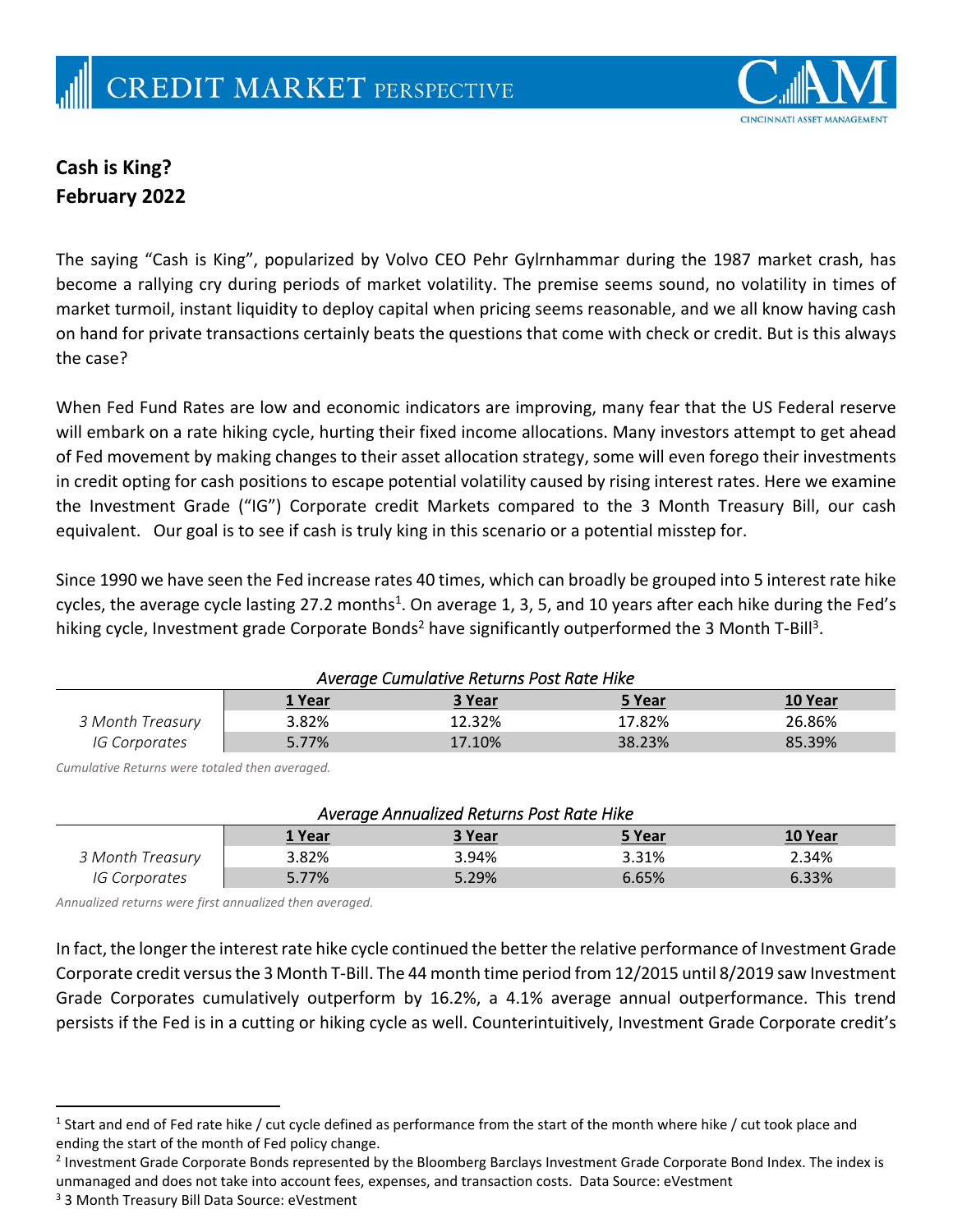largest period of underperformance came during the Fed rate cut cycle of 1998-1999 where T-Bill's outperformed by 1.41% cumulatively, 1.09% annualized.



This is not to say that Investment Grade Corporate always outperforms 3 Month T‐Bills during Fed rate hike cycles. There have been two occasions in the last 30 years that IG Corporate credit would have underperformed between the start and end of a Fed rate hike cycle. The Fed began raising interest rates in February of 1994 where it increased rates 7 times in the 16 month period ending in June of 1995. During this time period the 3 month T-Bill's cumulative outperformance versus the IG Corporate credit index was 17 basis points.

| <b>Time Period</b>        | 3 Month T-Bill<br><b>Cumulative Return</b> | <b>BB IG Corporate Index</b><br><b>Cumulative Return</b> |
|---------------------------|--------------------------------------------|----------------------------------------------------------|
| February 1994 – June 1995 | 6.46%                                      | 6.29%                                                    |

The 1994-1995 time period known as the "Great Bond Massacre"<sup>4</sup> was marked by volatility across all bond markets of the developed world. Generally recognized as the worst period in the history of the fixed income markets, the "Great Bond Massacre" saw a confluence of rate movements, geopolitical events, and foreign divestment in U.S. debt. While Fed policy undoubtedly had an influence on performance here, these multiple factors drove volatility in the bond market. Despite the volatility, IG Corporate credit underperformed 3 Month T‐Bills by only 17 basis points and yielded a positive return for investors.

June of 1999 through September of 2001 was another period where we saw the 3 Month T‐bill outperform IG Corporate credit. During this hike cycle, we saw 6 rate hikes over 18 months and 9 basis points of outperform‐ ance by 3 Month T‐Bills.

| <b>Time Period</b>       | 3 Month T-Bill<br><b>Cumulative Return</b> | <b>BB IG Corporate Index</b><br><b>Cumulative Return</b> |
|--------------------------|--------------------------------------------|----------------------------------------------------------|
| June 1999 – January 2001 | 8.95%                                      | 8.86%                                                    |

<sup>4</sup> The "Great Bond Massacre" is generally referred to as the period between 1/94 and 9/94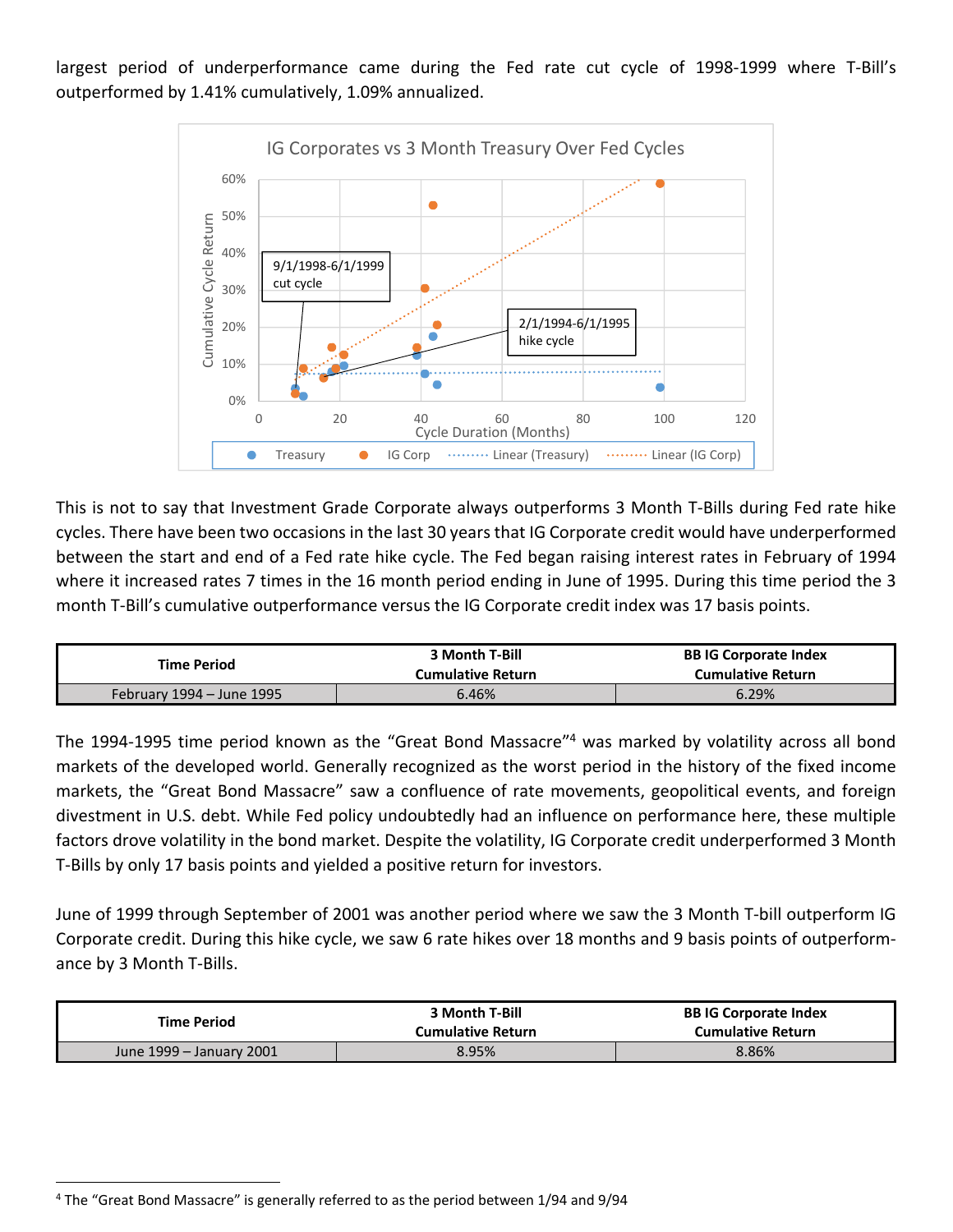Again, Fed policy certainly influenced credit markets during this time period though this time period is more marked by the bursting of the "Tech Bubble<sup>5</sup>." The fallout from the Tech Bubble produced an environment with a crisis of investor confidence, accounting scandals, and steep market declines. Here IG Corporate credit underperformed the 3 Month T‐Bill by 9 basis points while still generating a positive return. Investor behavior and reactions to wild market swings during this time period cannot be discounted as significant influencers on performance.

The two scenarios above highlight periods of time where an allocation away from IG Corporate credit to the safety of 3 Month T-Bills may have been beneficial; however, the benefit would have been relatively small and required perfect timing. Even if an investor were able to time the reallocation at the start of a rate hike perfectly, a positive outcome is not guaranteed. Since 1990 the worst case scenario of a reallocation away from IG Corporate Credit to 3 Month T‐Bills at the start of a rate hike cycle, and keeping that allocation consistent through the end of the hike cycle<sup>6</sup>, would have been an annualized underperformance of 425 basis points. On average, it would have produced a detriment to performance.



When Fed Funds Rates are low and there are positive economic indicators, we know that eventually the Fed will embark on a rate hiking cycle. However, the usual questions of when, how long, and the magnitude of that cycle is anyone's guess. History tells us that trying to time Fed rate hike cycles may be an overreaction that yields little, if any, benefit. The data above suggests that in this scenario, maybe Cash Is not King, and a long term holding of IG Corporate credit has yielded better investor outcomes than the 3 Month T-Bill.

<sup>5</sup> The "Tech Bubble" is defined as the period of 1/95-3/00. Investors with more questions about the turnaround in 1999 are encouraged to read *A Year in Review 1999* by Floyd Norris 1/3/00 <sup>6</sup> Fed hike cycle starting December 2015